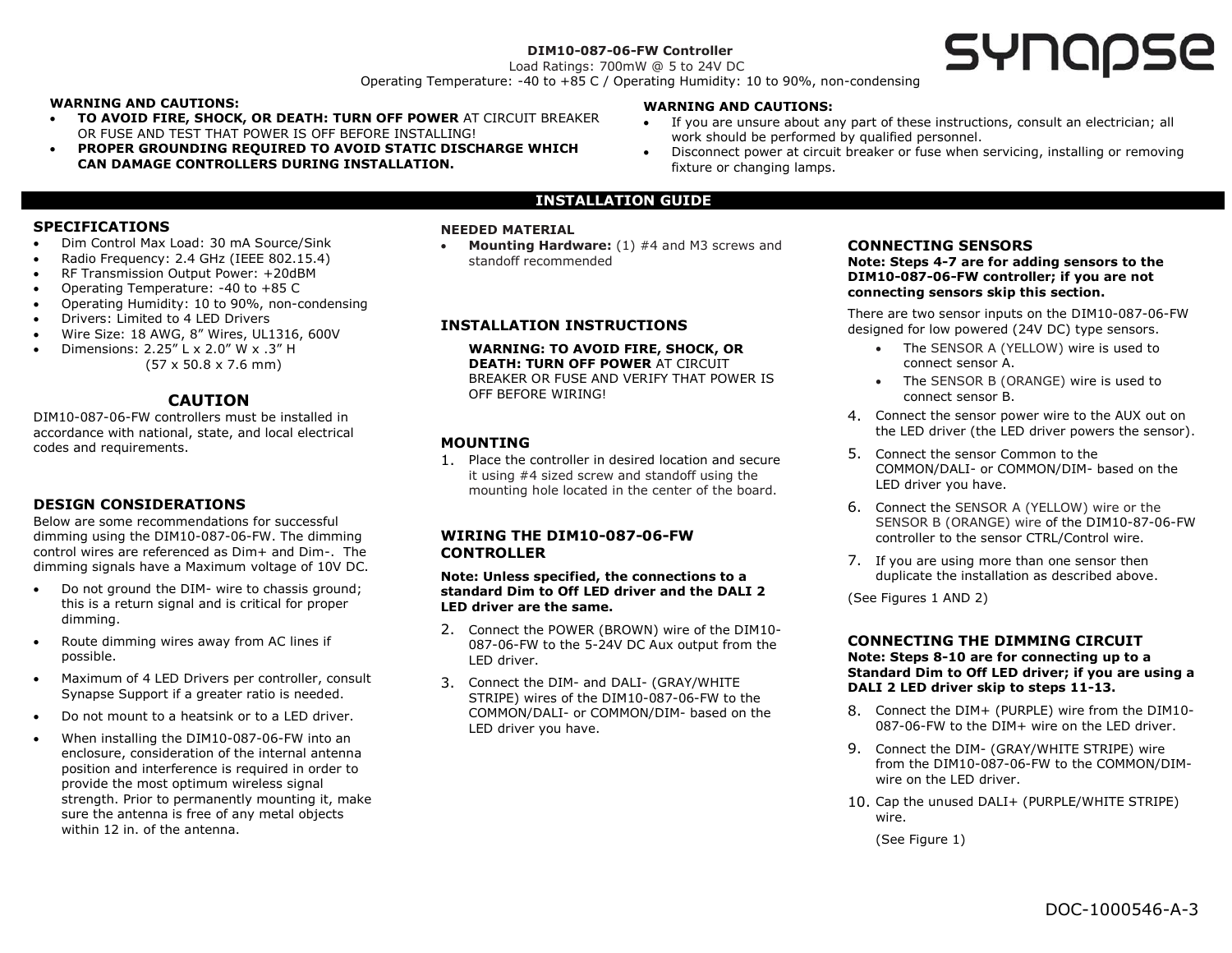#### **Note: Steps 11-12 are for connecting up to a DALI 2 LED driver.**

- 11. Connect the DALI+ (PURPLE/WHITE STRIPE) wire from the DIM10-087-06-FW to the LED driver  $DAI +$
- 12. Cap the unused DIM+ (PURPLE) wire.

(See Figure 2)

# **POWERING UP THE FIXTURE AND CONTROLLER**

After connecting the Controller to the LED Driver and any sensors, make sure to cap any unused wires. Switch power on to the fixture. The light should turn on.



# **STATUS LED**

#### **Note: When the controller is powered the following colors indicate the current status.**

- **Red** = No Network Found (Communication Lost)
- **Blinking Green** = Network Found, Controller Not Configured (Device not yet added to SimplySNAP)
- **Green** = Network Found, Controller Configured (Normal Operation)

Refer to the SimplySNAP User's Manual for information on provisioning the DIM10-087-06-FW.